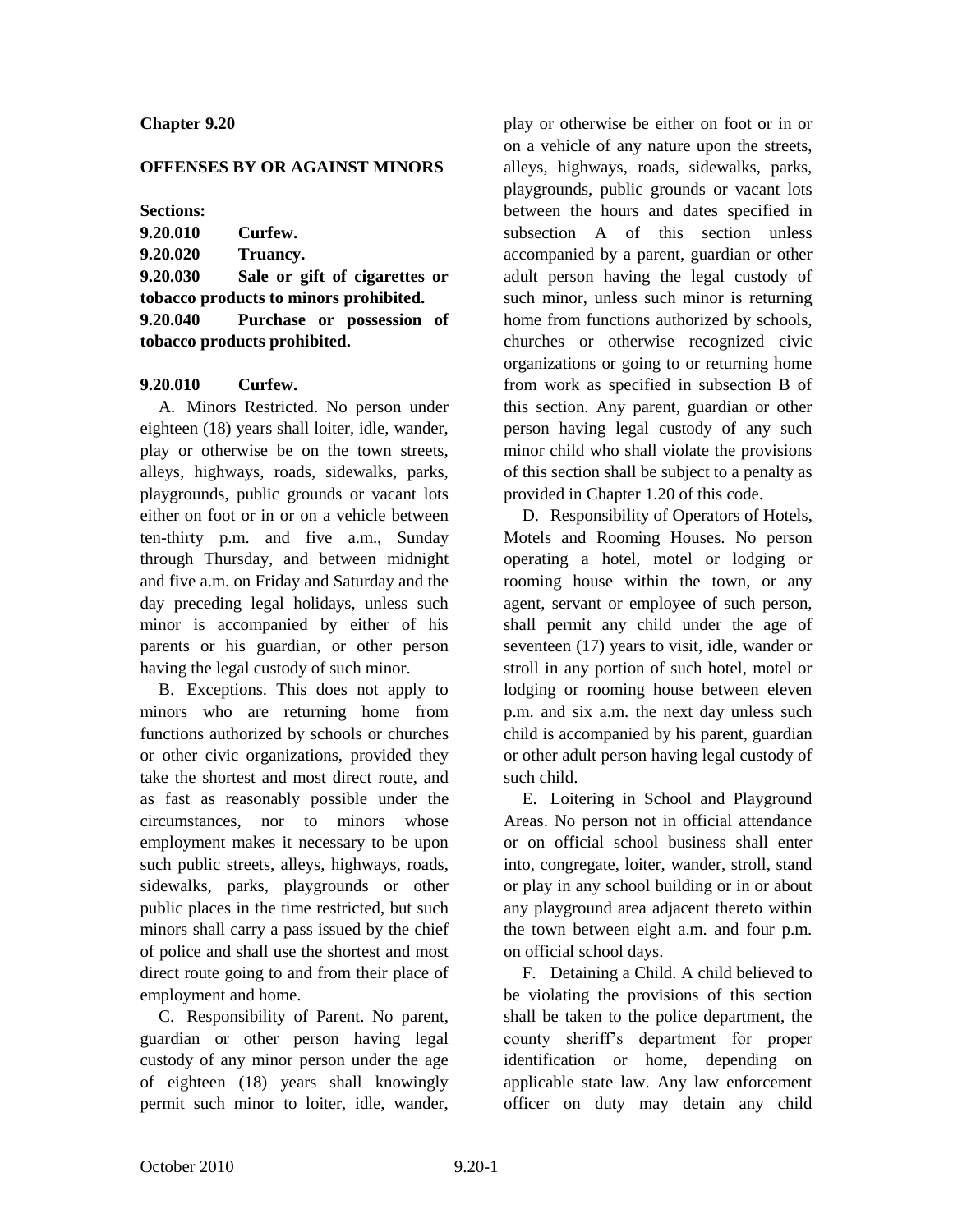violating subsection A, D or E of this section until such time as the parent, guardian or other adult person having legal custody of the child has been immediately notified and the person so notified has, as soon as reasonably possible thereafter, reported to the police department or the sheriff's office for the purpose of taking the child into custody and has signed a release for him.

G. Warning. The first time a child is detained by law enforcement officers as provided in subsection F of this section, the parent, guardian or person having legal custody shall be advised as to the provisions of this section; and any violation of this section occurring thereafter by this child or any other child under such adult's care or custody shall result in a penalty being imposed as provided in subsection H of this section.

H. Penalty.

1. Any parent, guardian or person having legal custody of a child described in subsection A, D or E of this section who has been warned in the manner provided in subsection G of this section, and who thereafter violates any of the provisions of this section, shall be subject to a penalty as provided in Chapter 1.20 of this code.

2. Any child who violates this section after being detained and released under subsection F of this section, shall be subject to a penalty as provided in Chapter 1.20 of this code. (Ord. dated  $4/27/95$ ; prior code § 9.15)

# **9.20.020 Truancy.**

A. Definition. "Truancy" means any absence of part or all of one or more days from school during which the school attendance officer, principal or teacher has not been notified of the legal cause of such absence by the parent or guardian of the absent pupil, and also means intermittent attendance carried on for the purpose of defeating the intent of Wisconsin Statute 118.15.

B. Contributing to Truancy. Any person who, by an act or omission, knowingly encourages or contributes to the truancy, as defined in Section 118.16(1)(c), Wis. Stats., of a child shall forfeit not more than five hundred dollars (\$500.00). An act or omission contributes to the truancy of a child, whether or not the child is adjudged to be in need of protection or services, if the natural and probable consequences of that act or omission would be to cause the child to be truant.

Exception: This subsection does not apply to a person who has under his or her control a child who has been sanctioned under Section 49.50(7)(h), Wis. Stats.

C. Failure to Control Habitual Truancy. Whoever having under his or her control a child who is between the ages of six and eighteen (18) years and whose child is not in compliance with Section 118.15, Wis. Stats. shall forfeit not more than five hundred dollars (\$500.00).

D. Truant. Whoever is truant as defined in subsection A of this section shall be in violation of the ordinance codified in this chapter and upon conviction thereof shall forfeit not less than fifty dollars (\$50.00) nor more than five hundred dollars (\$500.00). (Ord. dated 5/26/05; Ord. dated 11/12/90: prior code § 9.26)

## **9.20.030 Sale or gift of cigarettes or tobacco products to minors prohibited.**

A. Definitions. The following words, terms and phrases when used in this section shall have the meanings scribed to them in this subsection, except where the context clearly indicates a different meaning.

"Cigarette and tobacco products" have the definitions set forth in Sec. 66-646, Wis. Stats.

"Distributer" means any of the following:

1. A person specified under Wis. Stats. Section 139.30(3);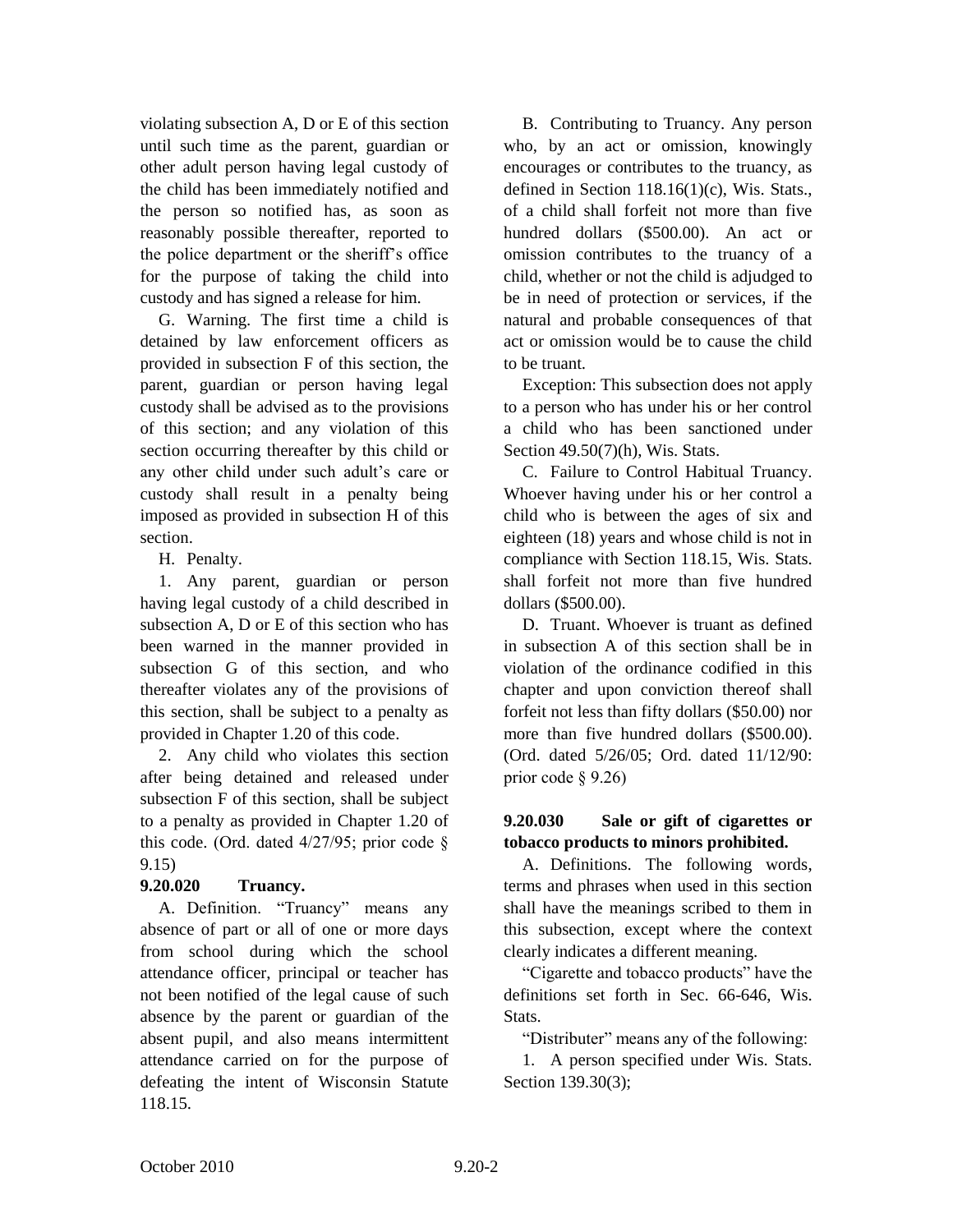2. A person specified under Wis. Stats. Section 139.75(4);

3. "Identification card" means any of the following:

1. A license containing a photograph issued under Wis. Stats., Chapter 343;

2. An identification Card issued under Wis. Stats. Section 343.50;

3. An identification card issued under Section 125.08, 1987 Wis. Stats.

"Jobber" has the meaning given in Wis. Stats. Section 139.30(6).

"Manufacturer" means any of the following:

1. A person specified under Wis. Stats. Section 139.30(7);

2. A person specified under Wis. Stats. Section 139.75(5).

"Retailer" means any person licensed under Wis. Stats. Section 134.65(1).

"School" has the meaning given in Wis. Stats. Section 118.257(1)(c).

"Subjobber" has the meaning given in Wis. Stats. Section 139.75(11).

"Tobacco products" has the meaning given in Wis. Stats. Section 139.75(12).

"Vending machine" has the meaning given in Wis. Stats. Section 139.30(14).

"Vending machine operator" has the meaning given in Wis. Stats. Section 139.30(15).

B. No retailer, manufacturer or distributor may sell or given cigarettes or tobacco products to any person under the age of eighteen (18), except as provided in Wis. Stats. Section 48.983(3). A vending machine operator is not liable under this subsection for the purchase of cigarettes or tobacco products from his or her vending machine by a person under the age of eighteen (18) if the vending machine operator was unaware of the purchase.

C. A retailer shall post a sign in areas within his or her premises where cigarettes or tobacco products are sold to consumers stating that the sale of any cigarette or

tobacco product to a person under the age of eighteen (18) is unlawful under this section and Wis. Stats. Section 48.893.

D. A vending machine operator shall attach a notice in a conspicuous place on the front of his or her vending machines stating that the purchase of any cigarette or tobacco product by a person under the age of eighteen (18) is unlawful under Wis. Stats. Section 48.983 and that the purchaser is subject to a forfeiture of not to exceed twenty-five dollars (\$25.00).

E. Except as provided in subsection G of this section, no retailer may keep a vending machine in any public place that is open to persons under the age of eighteen (18) unless all of the following apply:

1. The vending machine is in a place where it is ordinarily in the immediate vicinity, plain view and control of an employee.

2. The vending machine is in a place where it is inaccessible to the public when the premises are closed.

F. The person who ultimately controls, governs or directs the activities within the premises where the vending machine is located shall ensure that an employee of the retailer remains in the immediate vicinity, plan view and control of the vending machine whenever the premises are open.

G. Notwithstanding subsection C of this section, no retailer may place a vending machine within five hundred (500) feet of a school.

H. No manufacturer, distributor, jobber, subjobber, or retailer, or their employees or agents, may provide cigarettes or tobacco products for nominal or no consideration to any person under the age of eighteen (18).

I. No retailer may sell cigarettes in a form other than as a package or container on which a stamp is affixed under Wis. Stats. Section 139.32(1).

J. Proof of all the following facts by a retailer, manufacturer or distributor who